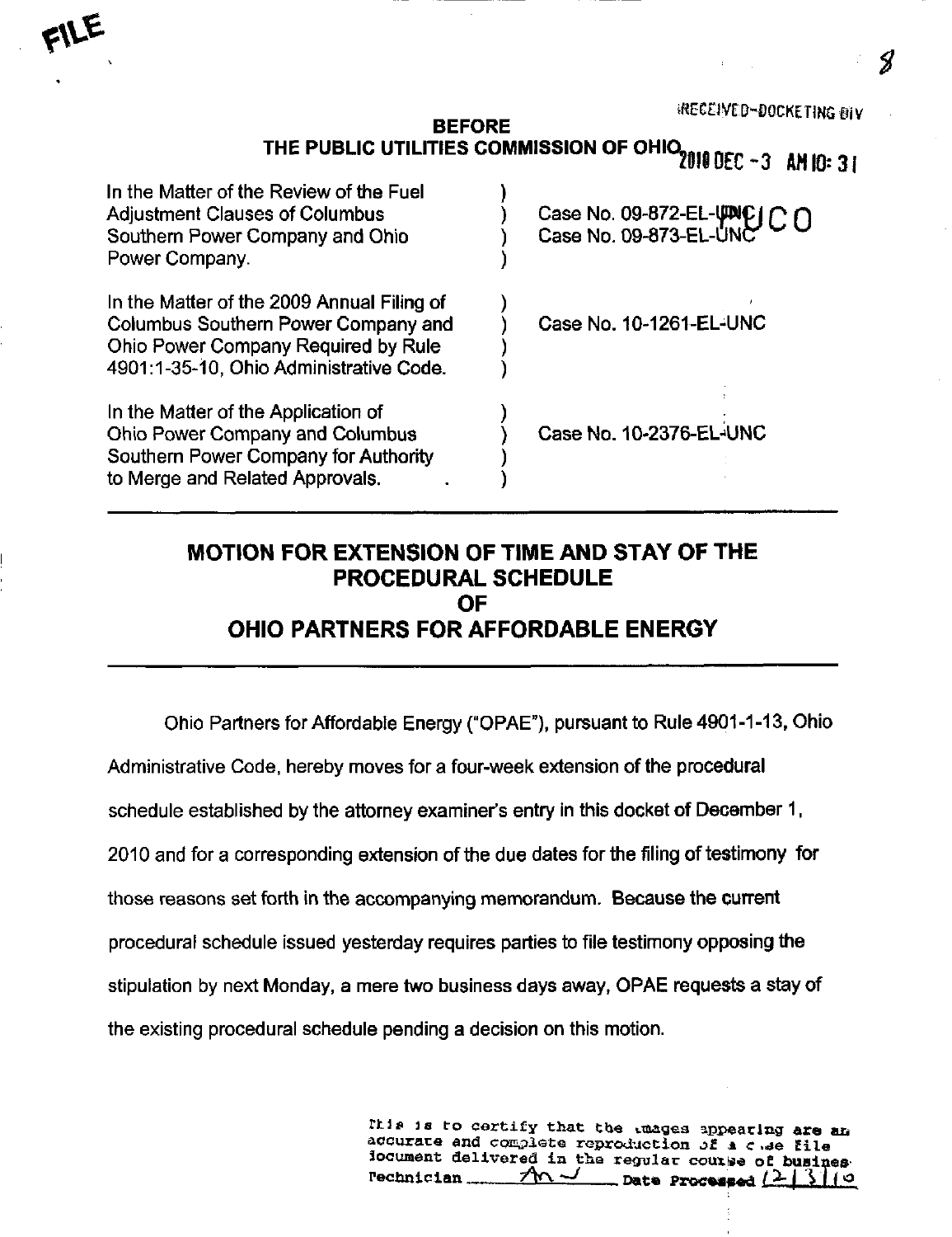WHEREFORE, OPAE respectfully requests that its motion be granted. The reasons for granting this motion are contained in the memorandum attached hereto and incorporated herein.

Respectfully submitted,

David C. Rinebolt Colleen L. Mooney Ohio Partners for Affordable Energy 231 West Lima Street Findlay, OH 45839-1793 Telephone: (419) 425-8860 FAX: (419) 425-8862 e-mail: [cmoonev2@columbus.rr.com](mailto:cmoonev2@columbus.rr.com) drinebolt@ohiopartners.org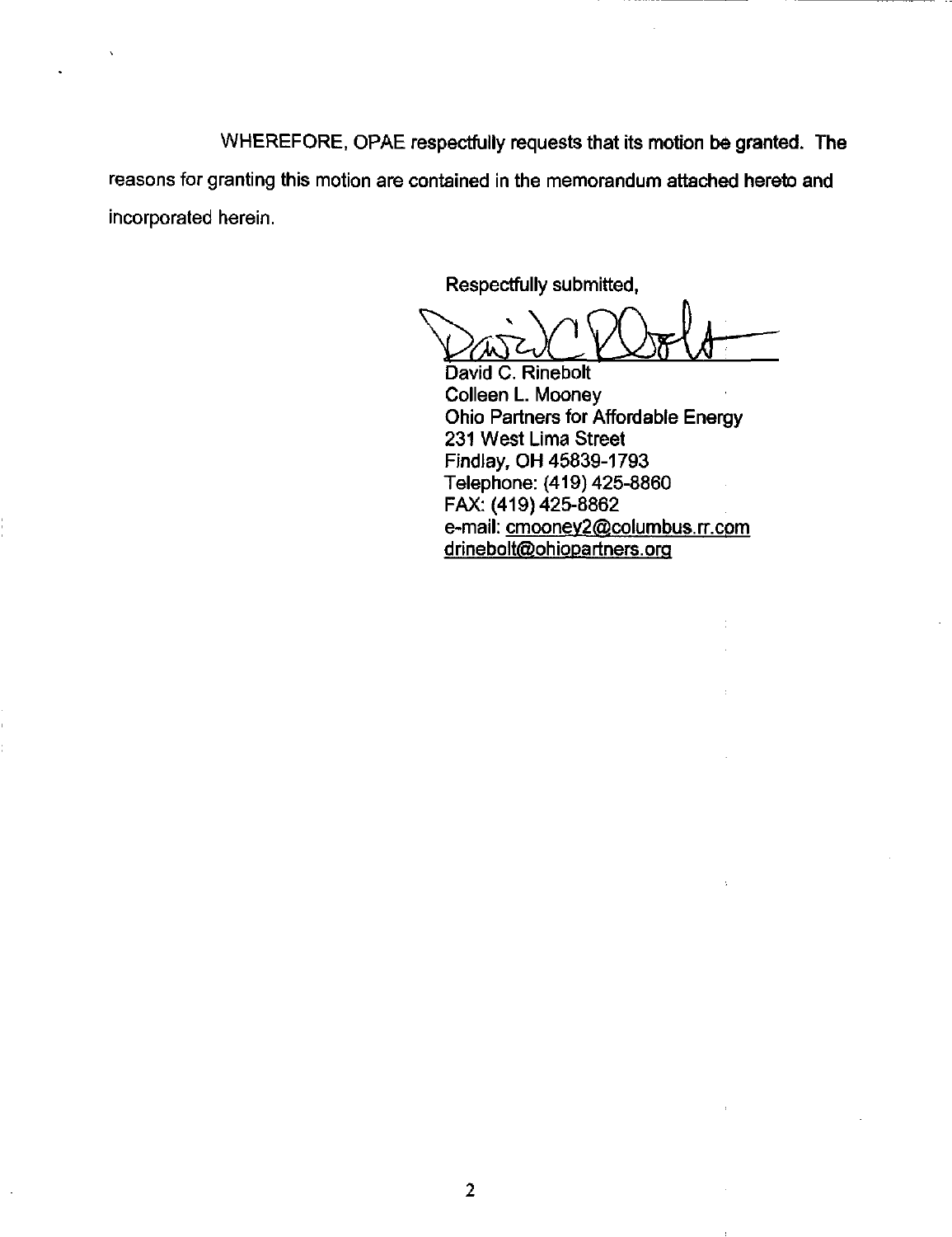## BEFORE THE PUBLIC UTILITIES COMMISSION OF OHIO

| In the Matter of the Review of the Fuel<br><b>Adjustment Clauses of Columbus</b><br>Southern Power Company and Ohio<br>Power Company.                               | Case No. 09-872-EL-UNC<br>Case No. 09-873-EL-UNC |
|---------------------------------------------------------------------------------------------------------------------------------------------------------------------|--------------------------------------------------|
| In the Matter of the 2009 Annual Filing of<br>Columbus Southern Power Company and<br>Ohio Power Company Required by Rule<br>4901:1-35-10, Ohio Administrative Code. | Case No. 10-1261-EL-UNC                          |
| In the Matter of the Application of<br>Ohio Power Company and Columbus<br>Southern Power Company for Authority<br>to Merge and Related Approvals.                   | Case No. 10-2376-EL-UNC                          |

## MEMORANDUM IN SUPPORT OF THE MOTION FOR EXTENSION OF TIME AND STAY OF THE PROCEDURAL SCHEDULE OF OHIO PARTNERS FOR AFFORDABLE ENERGY

On Monday, November 29, 2010, various parties – and some non-parties – filed a stipulation purporting to resolve all issues in Case Nos. 09-872-EL-UNC, 09-873-EL-UNC ("FAC Cases"), and 10-1261-EL-UNC ("SEET Case"). It also binds the signatories to supporting the position of Columbus Southern Power ("CSP") and Ohio Power Company ("OPCo". collectively \*AEP") in the Application filed in Case No. 2376-EL-UNC ("Merger Case"). Ohio Partners for Affordable Energy ("OPAE") is a party in the SEET Case which is to be directly resolved by the filed stipulation, and is also a party in the Merger Case, which is partially resolved in the stipulation. OPAE participated in the hearing on Case No. 10-1261-EL-UNC, filing initial and Reply briefs.

OPAE is not a party in the FAC Cases, but is filing a Motion to Intervene in the case today. It is doing this because it has become embroiled in the FAC Gases as a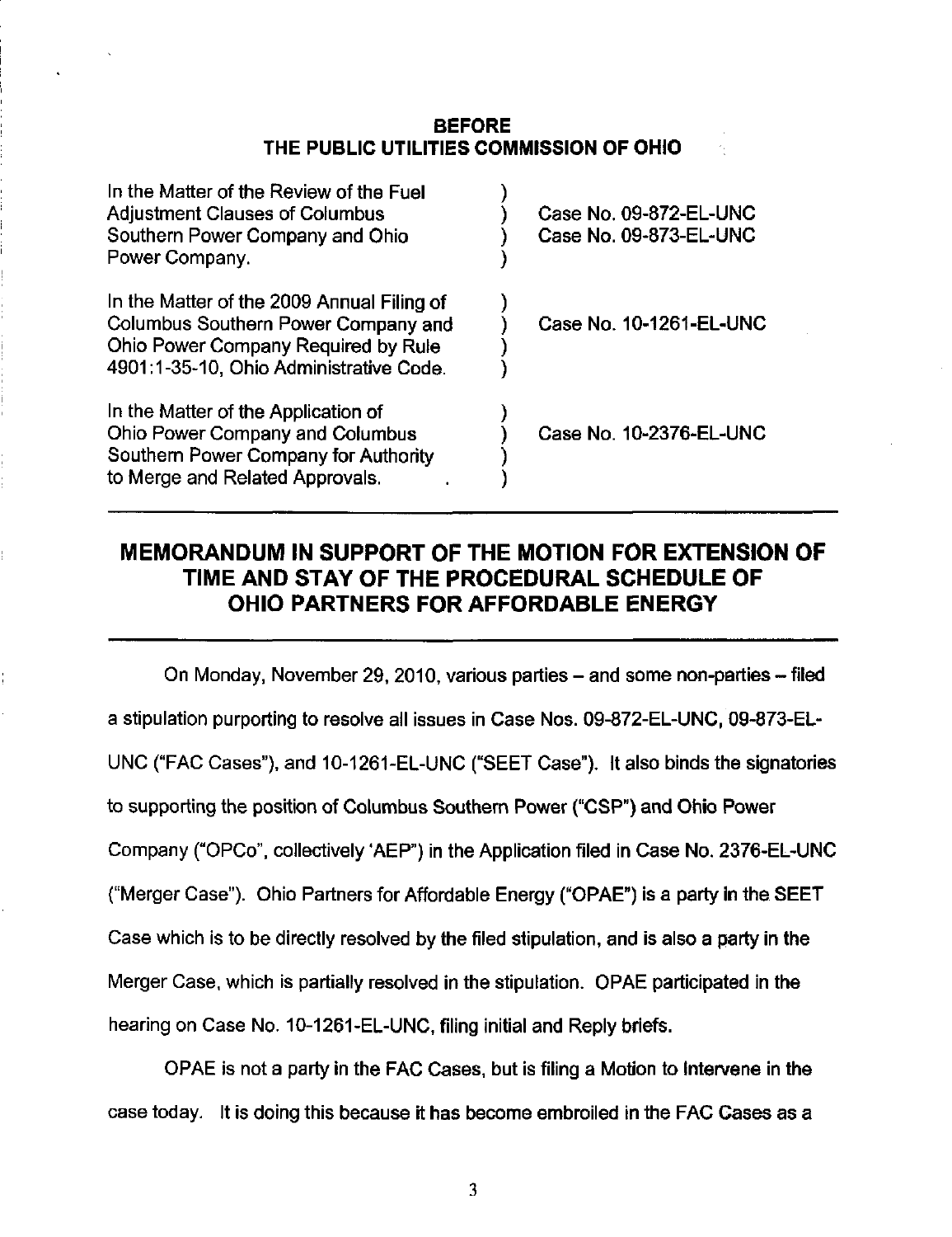result of the stipulation filed on November 30, 2010. The Commission will, per precedent, decide whether or not to approve the stipulation based on a review of the entirety of the agreement, a/k/a 'as a package'. Consumers' Counsel v. Pub. Util.Comm. (1992), 64 Ohio St.3d 123, 125, citing Akron v. Pub. Util. Comm. (1978), 55 Ohio St.2d 155. The FAC Cases have already been fully litigated, but OPAE needs to familiarize itself with the evidence and issues in those dockets. In addition, significant portions of the evidentiary record in the FAC Cases were filed under seal and the briefs are significantly redacted. As a result, OPAE lacks access to much of the crucial information in the case. To effectively litigate the issue of whether the "settlement, as a package, benefits ratepayers and the public interest" and the other two prongs of the Commission's tests of the reasonableness of a stipulation, OPAE needs the opportunity to review all documents filed in the FAC Cases.

OPAE will attempt to craft a confidentiality agreement with AEP assuming intervention is granted. Nonetheless, the amount of time provided by the current procedural schedule is inadequate to permit a comprehensive review of the record in the FAC Cases. OPAE will not be able to effectively represent its interests absent access to the information and adequate time for review.

Ohio Admin Code 4901-1-13(A) provides for extensions upon a showing of good cause. OPAE contends it does have good cause for requesting the extension. OPAE is confronted with a stipulation that covers a major case in which it has not intervened. Absent access to information in that case it will be impossible to fully develop a legal strategy; secure and prepare an expert witness; and prepare for a hearing with a single week.

4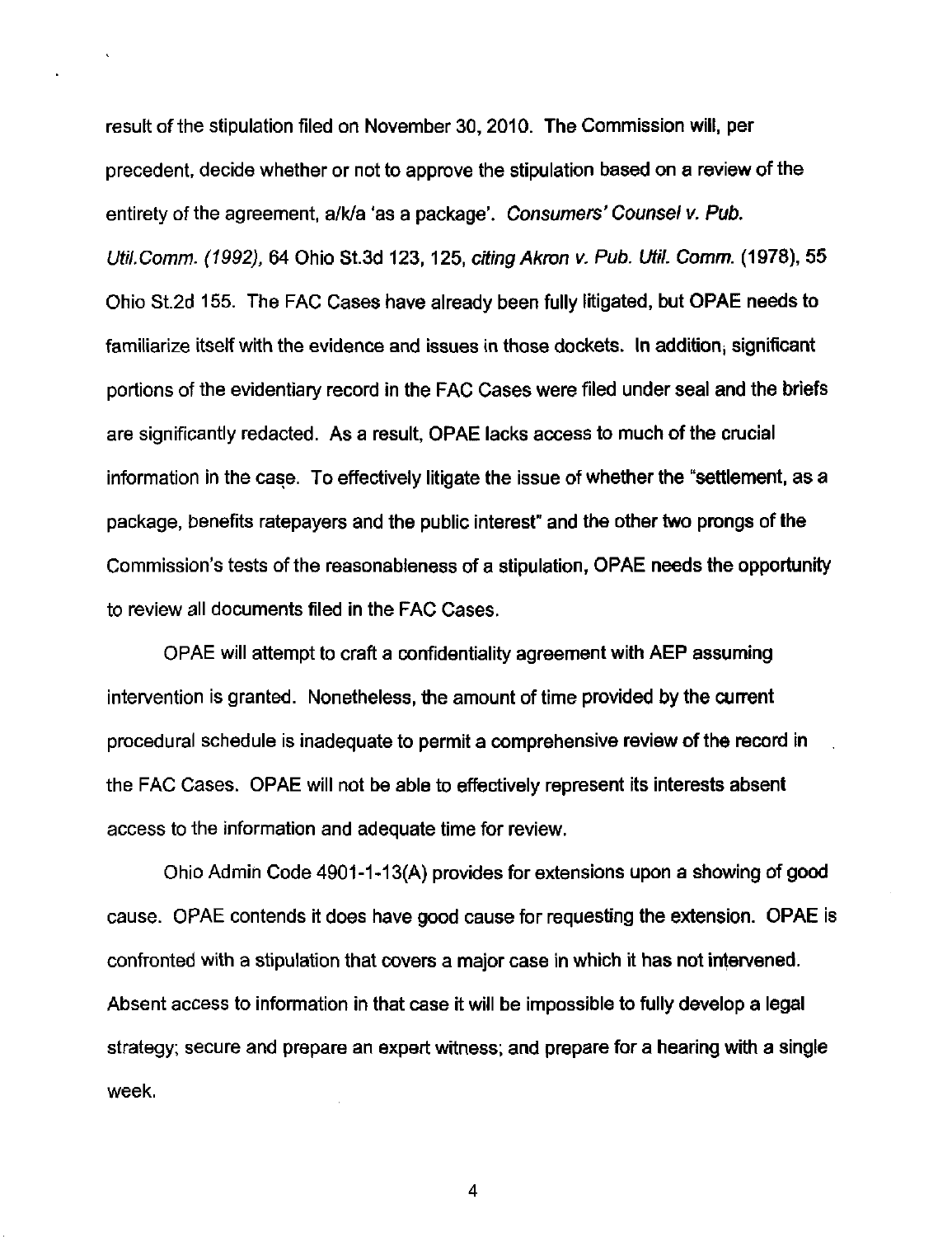The hearing transcript in the FAC Cases is 299 pages. Four briefs and reply briefs were filed in the proceeding. Three of the parties, including AEP, filed portions of their briefs under seal. AEP offered three rebuttal witnesses: portions of this testimony are confidential, as is much of the other testimony in the case. The management and performance audit is also a confidential document, and is a key to understanding the case.

Lack of access to critical documents is only part of the problems faced by OPAE as a result of the existing procedural schedule. OPAE requires adequate time to determine whether calling expert or non-expert witnesses to testify at the hearing. Testimony for any expert witness must be filed by Monday, an impossible timeframe when OPAE lacks access to documents in the FAC Cases.

Counsel is also confronted by a difficult choice because of the hearihg date, which is one week from today. He is a recently-appointed member of the Public Benefits Advisory Board which has a previously scheduled meeting the morning of December 9, 2010. Matters to come before the Board include a review of the Percentage Income Payment Plan Riders for 2011, the Advanced Energy Fund, and the Percentage of Income Plan Plus ("PIPP Plus") Program. The latter program started on November 1, 2010 and there have been some difficulties in implementation that must be reviewed. In addition, legislation authorizing a three year extension of the Advanced Energy Fund rider has also passed the House. The Public Benefits Advisory Board has the statutory charge of providing advice to the Director of Development regarding these programs. O.R.C. §4929.58. The Board actions have an impact on utility customers throughout the state and Counsel has made a commitment to participate in this activity.

5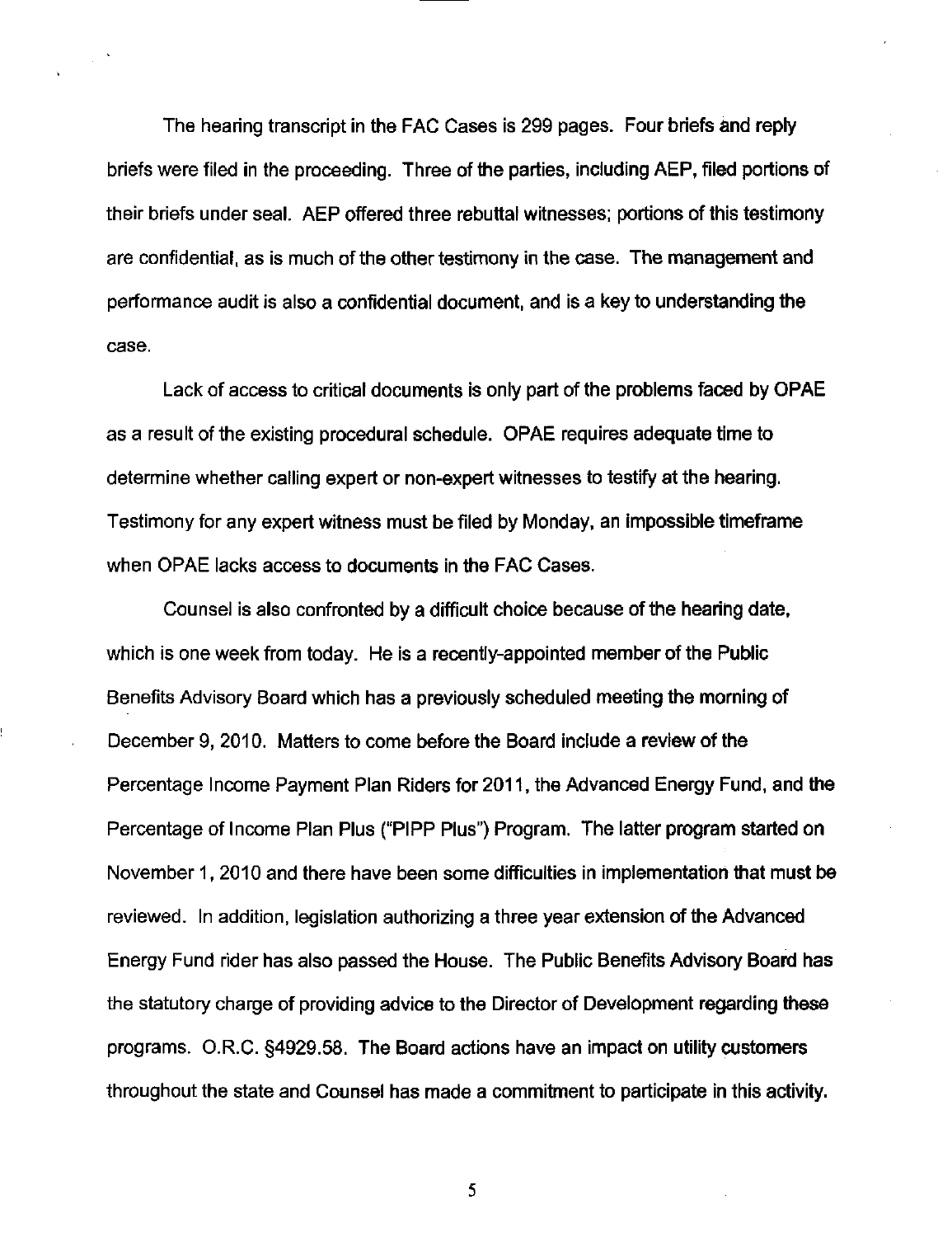In addition, Counsel also is scheduled to attend the Board Meeting of the Coalition on Homelessness and Housing in Ohio. The meeting has been scheduled for over one year. Finally. Counsel is also committed to attend a meeting of the Duke Energy- Ohio Consumer Collaborative, the only meeting of the Collaborative that has been scheduled this year. OPAE has previously filed with this Commission pleadings reflecting concern for the efficacy of some of the programs in Duke's portfolio. This meeting represents the sole opportunity in 2010 to engage in a dialogue with the Company over the substance and direction of these programs. The Collaborative and its goals have been endorsed by the Commission through decisions and rules.

For these reasons, OPAE requests a stay in the currently announced procedural schedule. It requests that a new procedural schedule delaying the current schedule by four weeks be issued which would provide sufficient time for OPAE to intervene and review evidence presented in the FAC Cases, including evidence filed under seal. It will also provide OPAE with the opportunity to determine whether to file expert testimony or arrange for non-expert testimony and allow the time to develop testimony.

Respectfully submitted,

David C. Rinebolt Colleen L. Mooney Ohio Partners for Affordable Energy 231 West Lima Street Findlay. OH 45839-1793 Telephone: (419) 425-8860 FAX: (419)425-8862 e-mail: [cmoonev2@columbus.rr.com](mailto:cmoonev2@columbus.rr.com) drinebolt@ohiopartners.org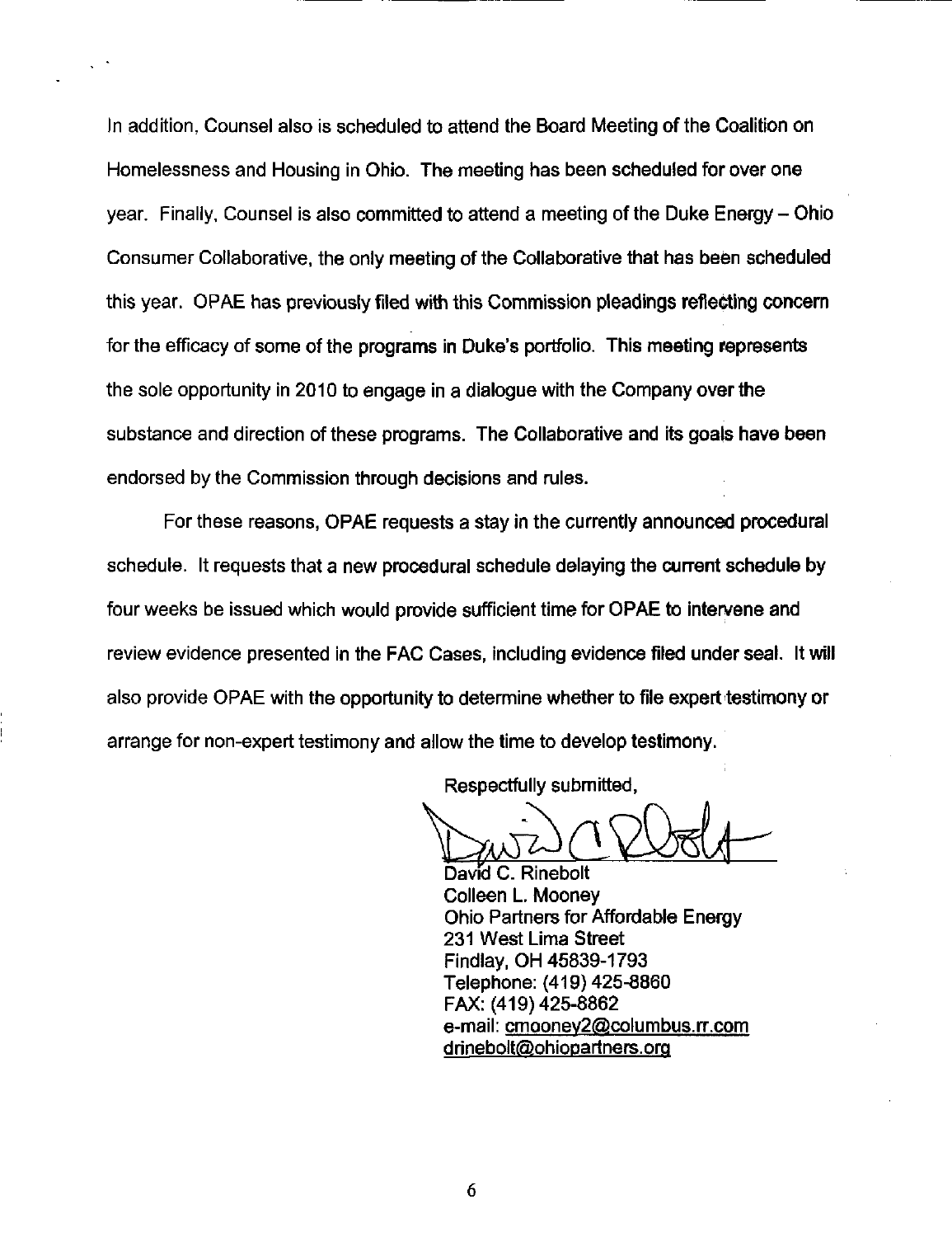I hereby certify that a copy of the foregoing Reply Brief was served electronically

upon the following parties identified below in this case on this 2nd day of December

2010.

Steven T. Nourse Selwyn Dias American Electric Power 1 Riverside Plaza, 29<sup>th</sup> Floor Columbus, Ohio 43215 [stnourse@aep.com](mailto:stnourse@aep.com) dconway@porterwright.com

Thomas W. McNamee Attorney General's Office Public Utilities Commission Section 180 E. Broad Street,  $6<sup>th</sup>$  Floor Columbus. Ohio 43215-3793 [thomas.mcnamee@puc.state.oh.us](mailto:thomas.mcnamee@puc.state.oh.us)  [sarah.parrot@puc.state.oh.us](mailto:sarah.parrot@puc.state.oh.us) 

David F. Boehm Michael L. Kurtz Boehm, Kurtz & Lowry 36 East Seventh Street, Suite 1500 Cincinnati, Ohio 45202 [dboehm@BKLlawfirm.com](mailto:dboehm@BKLlawfirm.com)  [mkurtz@BKLIawfirm.com](mailto:mkurtz@BKLIawfirm.com) 

Richard L. Sites Ohio Hospital Association 155 East Broad Street, 15<sup>m</sup> Floor Columbus, Ohio 43215-3620 [ricks@ohanet.orq](mailto:ricks@ohanet.orq)

Maureen R. Grady Melissa Yost Office of Ohio Consumers' Counsel 10 W. Broad Street, 18<sup>th</sup> Floor Columbus, Ohio 43215-3485 qradv@occ.state .oh. us [vost@occ.state.oh.us](mailto:vost@occ.state.oh.us) 

Samuel C. Randazzo Joseph M. Clark McNees Wallace & Nurick 21 East State Street, 17<sup>th</sup> Floor Columbus, Ohio 43215 [sam@mwncmh.com](mailto:sam@mwncmh.com) [iclark@mwncmh.com](mailto:iclark@mwncmh.com) 

Thomas J. O'Brien Bricker & Eckler 100 South Third Street Columbus, Ohio 43215-4291 [tobrien@bricker.com](mailto:tobrien@bricker.com) 

Michael R. Smalz Ohio Poverty Law Center 555 Buttles Avenue Columbus. Ohio 43215 [msmalz@ohiopovertvlaw.orq](mailto:msmalz@ohiopovertvlaw.orq)  [imaskowak@ohiopovertvlaw.orq](mailto:imaskowak@ohiopovertvlaw.orq)